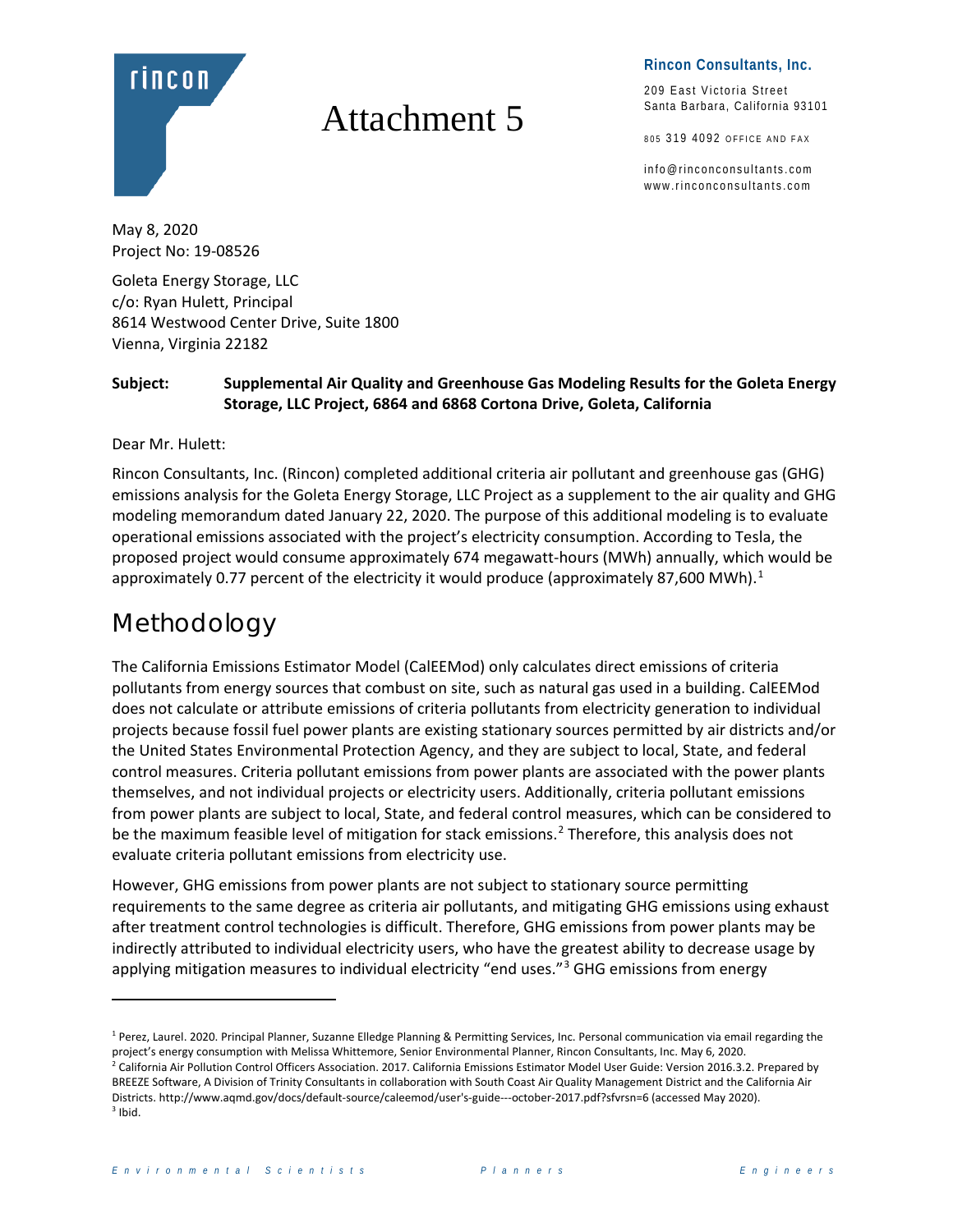

consumption were calculated in Excel using CalEEMod energy emissions factors (i.e., the amount of carbon dioxide, methane, and nitrous oxide per kilowatt-hour) for Southern California Edison (SCE). Electricity emissions are calculated by multiplying the energy use times the carbon intensity of the utility district per kilowatt-hour.<sup>[4](#page-1-1)</sup> The energy intensity factors included in CalEEMod are based on 2012 data by default at which time SCE had only achieved a 20.6 percent procurement of renewable energy. Per Senate Bill 100, the statewide Renewable Portfolio Standard Program requires electricity providers to increase procurement from eligible renewable energy sources to 33 percent by 2020. To account for the continuing effects of the Renewable Portfolio Standard, the energy intensity factors included in CalEEMod were reduced based on the percentage of renewables reported by SCE. SCE energy intensity factors that include this reduction are shown in [Table 1.](#page-1-0)

#### <span id="page-1-0"></span>**Table 1 SCE Energy Intensity Factors**

|                        | 2009<br>(lbs/MWh)     | 2020<br>(lbs/MWh)   |
|------------------------|-----------------------|---------------------|
| Percent procurement    | $20.6\%$ <sup>1</sup> | $33\%$ <sup>2</sup> |
| Carbon dioxide $(CO2)$ | 702.44                | 592.74              |
| Methane $(CH_4)$       | 0.029                 | 0.024               |
| Nitrous oxide $(N_2O)$ | 0.006                 | 0.005               |

lbs = pounds; MWh = megawatt-hour

<sup>1</sup> Source: Southern California Edison. 2012. 2012 Corporate Responsibility & Sustainability. https://www1.sce.com/wps/wcm/connect/ 68145014-2eba-40c2-8587-6482ce056977/CRR\_08202013.pdf?MOD=AJPERES&ContentCache=NONE (accessed May 2020).

<sup>2</sup> Renewable Portfolio Standard goal established by Senate Bill 100

# Analysis

## Criteria Air Pollutants

As discussed under *Methodology*, criteria pollutant emissions from electricity use are not attributed to individual projects because they are regulated at the power plant level with mitigation applied to stack emissions. Therefore, no revisions to the operational emissions modeling included in the air quality and GHG modeling memorandum dated January 22, 2020 are necessary.

### Greenhouse Gas Emissions

[Table 2](#page-2-0) summarizes the project's combined construction and operational GHG emissions, including energy emissions from the project's electricity consumption. As shown therein, combined GHG emissions would be approximately 196 metric tons of carbon dioxide equivalents per year.

<span id="page-1-1"></span> $<sup>4</sup>$  Ibid.</sup>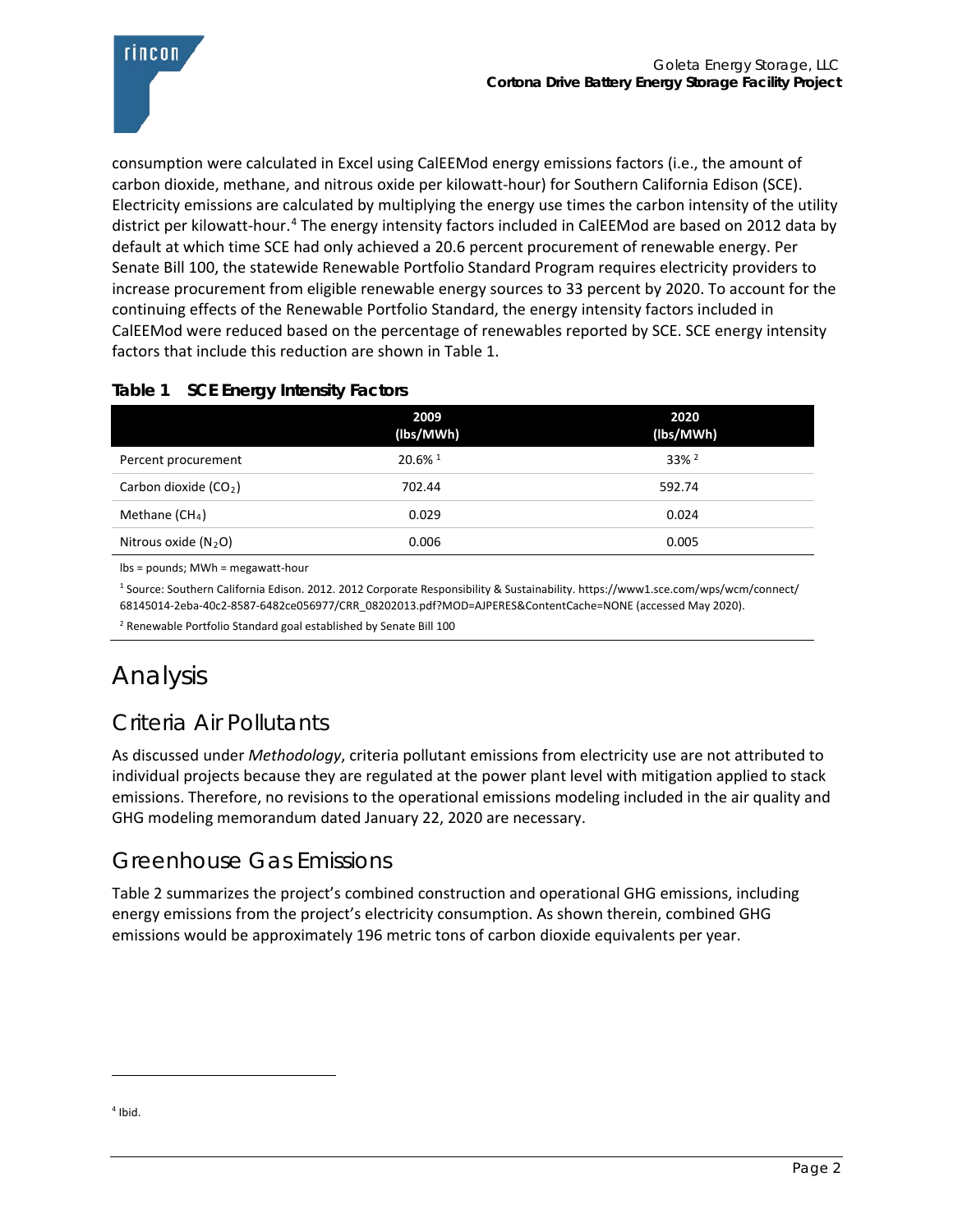| <b>Emission Source</b>         | Proposed Project Emissions (MT of CO <sub>2</sub> e) |  |
|--------------------------------|------------------------------------------------------|--|
| Construction <sup>1</sup>      | 8.4                                                  |  |
| Decommissioning <sup>1</sup>   | 5.2                                                  |  |
| Electricity Usage <sup>2</sup> | 181.3                                                |  |
| Water <sup>1</sup>             | ${}_{0.1}$                                           |  |
| $M$ obile $1$                  |                                                      |  |
| $CO2$ and CH <sub>4</sub>      | 1.0                                                  |  |
| $N_2O$                         | ${}_{0.1}$                                           |  |
| <b>Total Project Emissions</b> | 195.9                                                |  |

#### <span id="page-2-0"></span>**Table 2 Combined Annual Emissions of Greenhouse Gases**

MT = metric tons; CO<sub>2</sub>e = carbon dioxide equivalents; CO<sub>2</sub> = carbon dioxide; CH<sub>4</sub> = methane; N<sub>2</sub>O = nitrous oxide

<sup>1</sup> Emissions estimates were sourced from the air quality and GHG modeling memorandum dated January 22, 2020.

 $<sup>2</sup>$  Emissions modeling was completed using standalone electricity emissions calculations in accordance with applicant-provided information</sup> and data. See Attachment 1 for modeling results.

# Conclusion

The additional modeling does not change the conclusions of the air quality and GHG modeling memorandum dated January 22, 2020. Criteria air pollutant emissions would not exceed Santa Barbara County Air Pollution Control District suggested thresholds, and the project would be consistent with the California Air Resources Board 2017 Climate Change Scoping Plan.

Thank you for the opportunity to assist with this assignment. Please do not hesitate to contact us if you have questions about this report.

Sincerely, **Rincon Consultants, Inc.** 

maliese Miller

Annaliese Miller **Jennifer Haddow, PhD** Associate Environmental Planner **Principal Environmental Scientist** 

**Attachment**

Attachment 1 Energy Emissions Modeling Results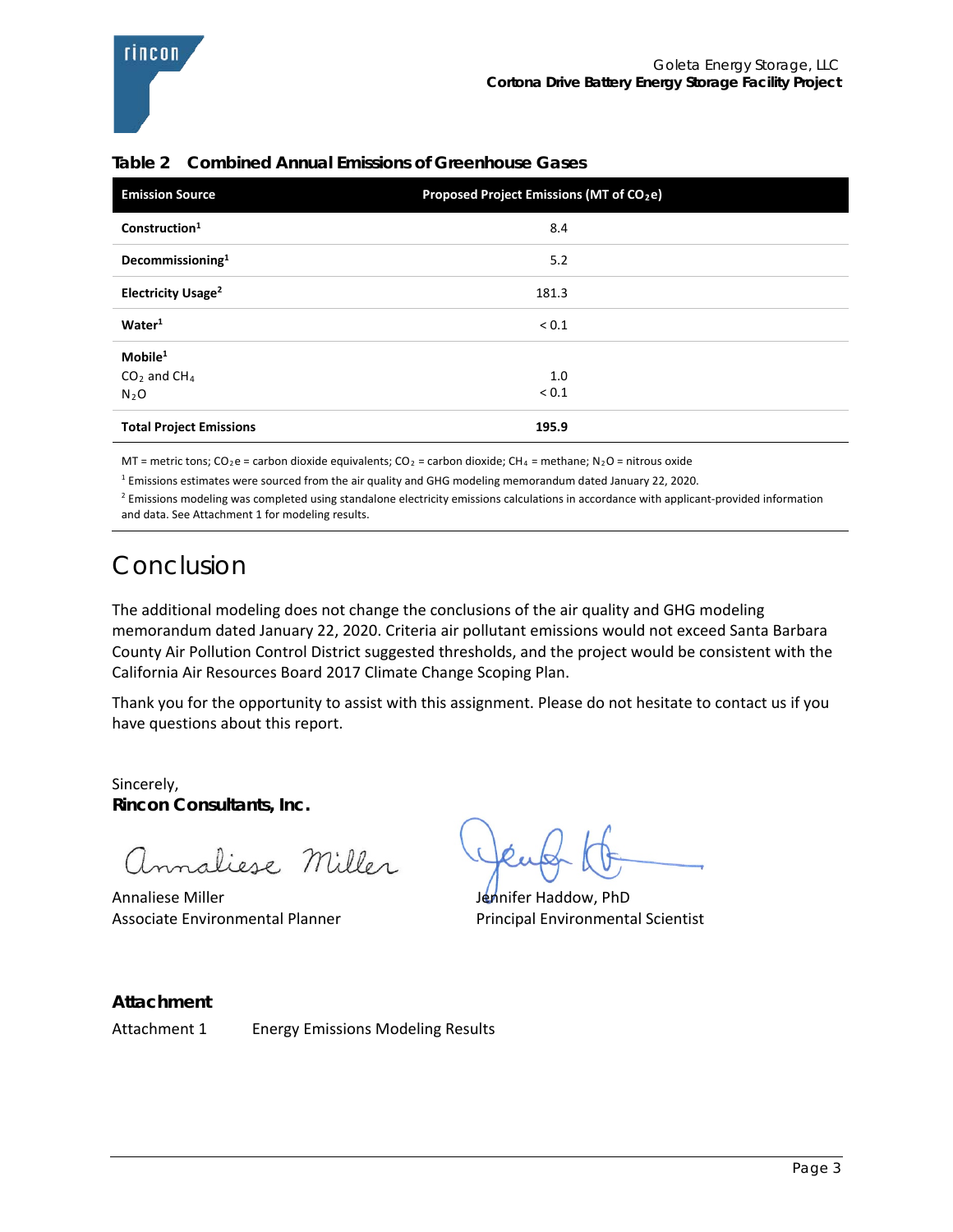# Attachment 1

**Energy Emissions Modeling Results**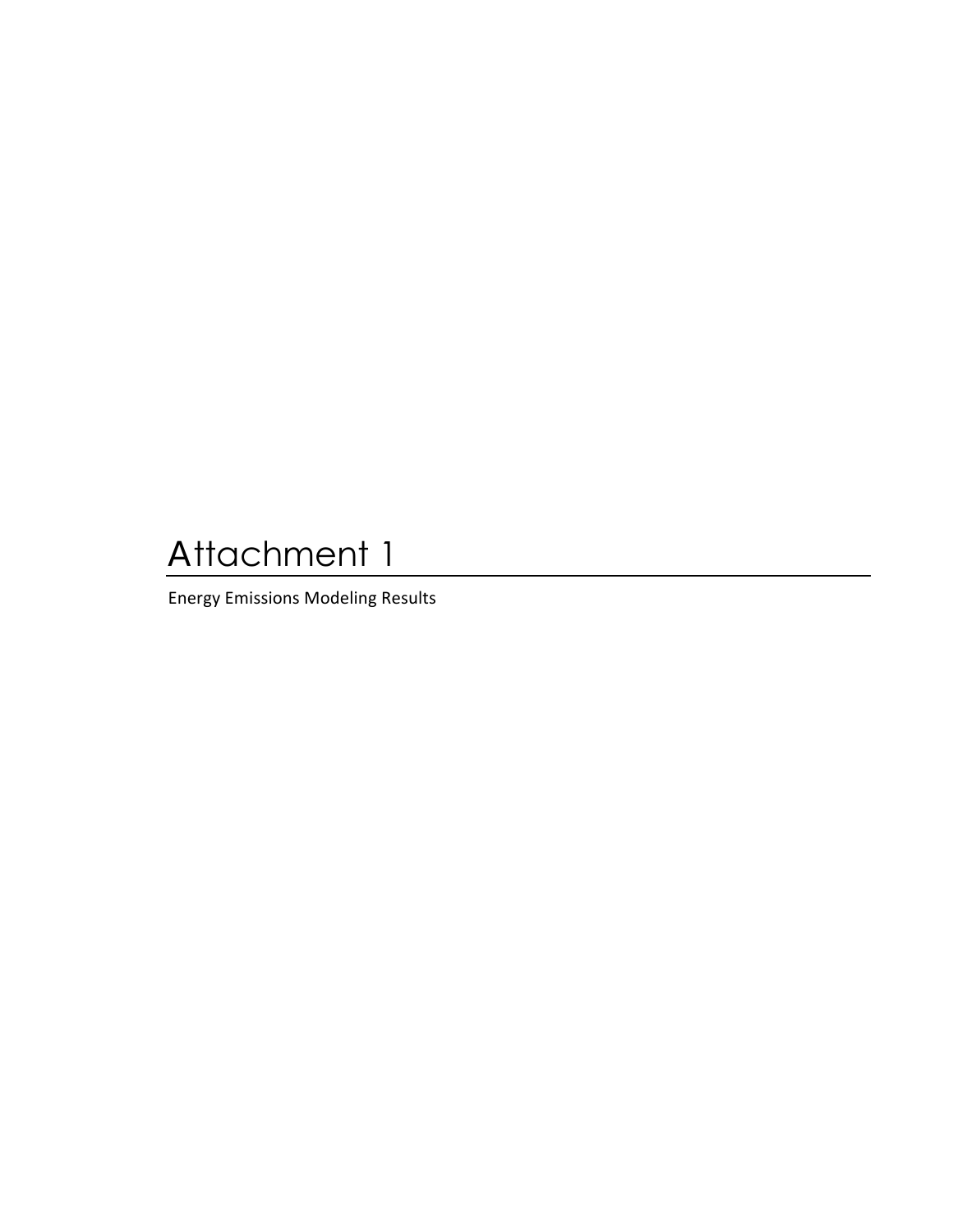#### **SCE 2020 Energy Intensity Factors**

|                            | 2012   | 2020   |
|----------------------------|--------|--------|
| <b>Percent procurement</b> | 20.6   | 33     |
| CO2 (lbs/MWh)              | 702.44 | 592.74 |
| CH4 (lbs/MWh)              | 0.029  | 0.024  |
| N2O (lbs/MWh)              | 0.006  | 0.005  |

#### **Sources for Historical Renewables Procurement**

**SCE** 2012 20.6% 6482ce056977/CRR\_08202013.pdf?MOD=AJPERES&ContentCache=NONE Southern California Edison. 2012. 2012 Corporate Responsibility & Sustainability. https://www1.sce.com/wps/wcm/connect/68145014-2eba-40c2-8587-